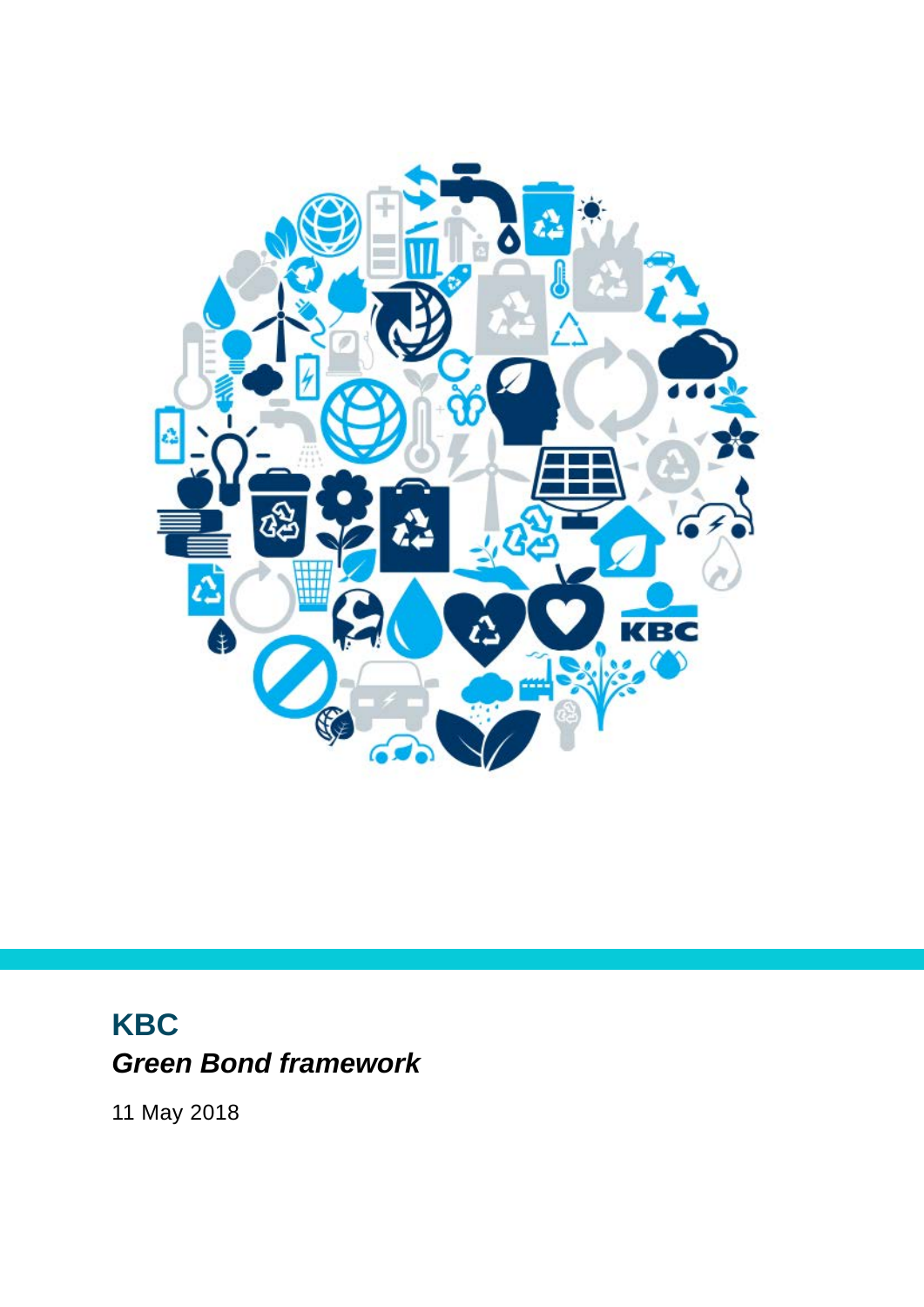# **Contents**

|     | 1.1 |  |  |  |  |
|-----|-----|--|--|--|--|
|     | 1.2 |  |  |  |  |
| 2.  |     |  |  |  |  |
|     |     |  |  |  |  |
| 2.1 |     |  |  |  |  |
|     | 2.2 |  |  |  |  |
|     | 2.3 |  |  |  |  |
|     | 2.4 |  |  |  |  |
|     |     |  |  |  |  |
|     |     |  |  |  |  |
|     | 2.5 |  |  |  |  |
|     |     |  |  |  |  |
|     |     |  |  |  |  |
|     |     |  |  |  |  |
|     |     |  |  |  |  |

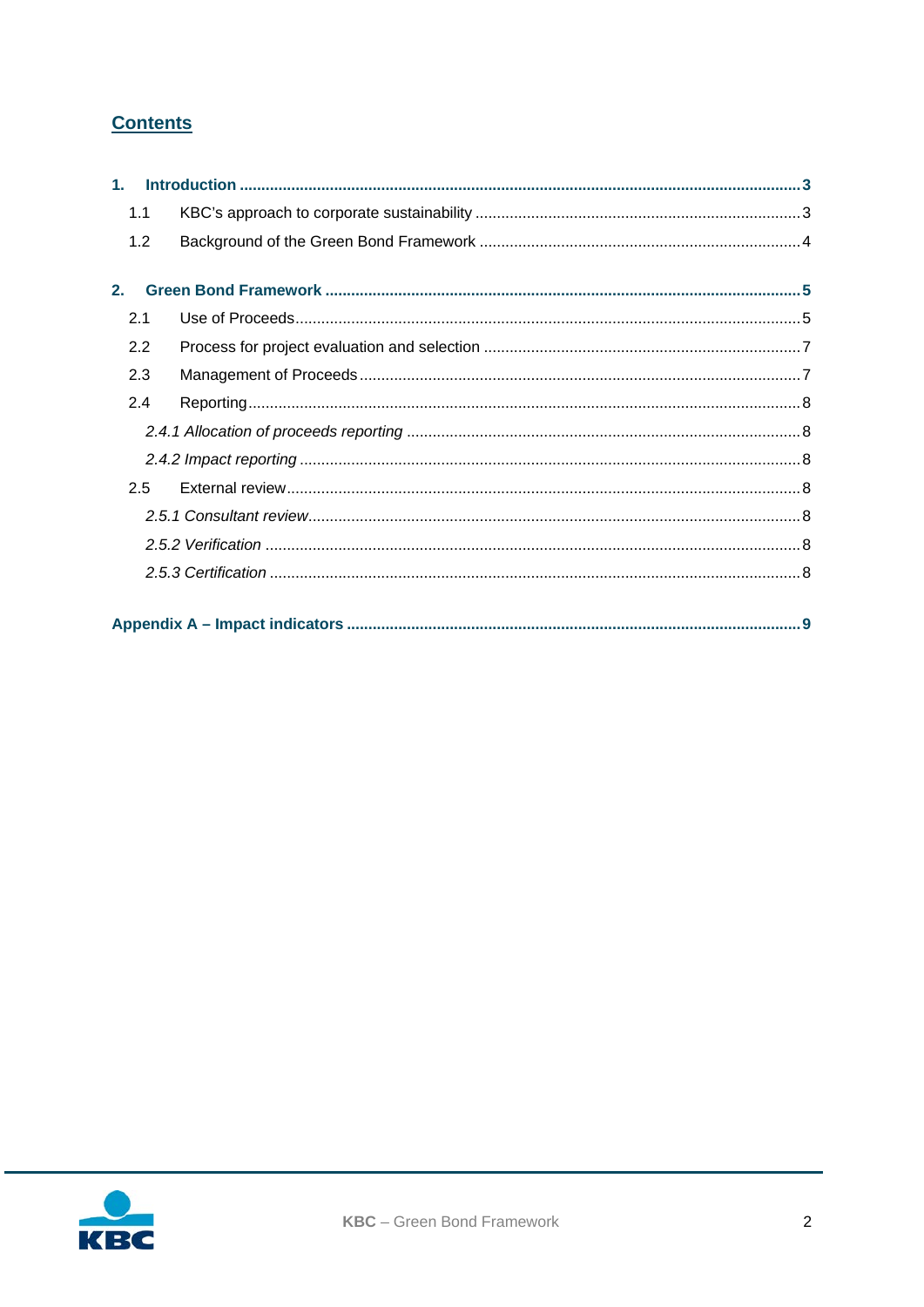# <span id="page-2-0"></span>**1. Introduction**

#### <span id="page-2-1"></span>**1.1 KBC's approach to corporate sustainability**

Based in Belgium, KBC (including KBC Group, KBC Bank and its subsidiaries, and referred together as "KBC" or "we") is a leading European financial group with a focus on providing bank-insurance products and services to retail, SME and mid-cap clients, mainly in its core countries: Belgium, Bulgaria, the Czech Republic, Hungary, Ireland and Slovakia.

KBC's sustainability strategy is oriented towards **real societal needs and the corresponding UN Global Sustainable Development Goals ("SDGs").** We focus on areas in which we can make a difference through our core activities, and more specifically on the following SDGs:

- SDG 7 on "Affordable and Clean Energy" & SDG 13 on "Climate Action",
- SDG 8 on "Decent Work and Economic Growth", and
- SDG 12 on "Responsible Consumption and Production".

One of the four interacting cornerstones of the KBC Corporate Strategy is 'Role in Society': KBC takes its **responsibility towards the society and local economies** very seriously as part of its dayto-day business activities. Sustainability is embedded into the strategic decision-making and core business operations throughout the entire group, via the Sustainability Governance model<sup>1</sup>, as a key driver for sustainability implementation.

KBC applies **strict sustainability policies and exclusionary criteria**[2](#page-2-3) to its business activities in respect of human rights, business ethics, the environment and sensitive/controversial societal issues.

- We have clear policies in place to limit the environmental impact of our core activities within our portfolio of loans, investments and insurance activities.
- Being a signatory of the Equator Principles since 2004, we only provide project financing or advisory services to clients complying with the processes and policies of the Equator Principles.
- Notably, in 2016 we have tightened our policy to the energy sector and decided to stop financing coal-related activities (except at this stage for the Czech Republic where such financing is being phased out and the policy was further tightened in 2018).
- As part of its energy sector policy, KBC also abstains from financing oil-based electricity production, as well as unconventional oil and gas projects.

On the asset management side, KBC displays a **strong approach towards Socially Responsible Investments** ("SRI"):

- For the last decade, KBC has been a pioneer and a market leader in Belgium, offering a full range of SRI funds to its retail and institutional clients.
- The ambition to double the total volume of sustainable investment funds to EUR 5 billion by 2018 has already been met by the middle of 2017, ahead of target. A new ambition level is set to raise the target to EUR 10 billion of SRI funds by year-end 2020.
- As from November 2017, the fossil fuels sector has been eliminated from all KBC SRI funds.
- In 2018, as first Belgian financial institution, KBC launched an SRI pension savings fund.

<span id="page-2-3"></span><span id="page-2-2"></span><sup>1</sup> *See our Corporate Sustainability Governance on <https://www.kbc.com/en/making-it-work-governance>* <sup>2</sup> See our Group Sustainability Framework [https://www.kbc.com/en/system/files/doc/sustainability-](https://www.kbc.com/en/system/files/doc/sustainability-reponsability/FrameworkPolicies/CSD_CorporateSustainabilityFramework.pdf)





**.**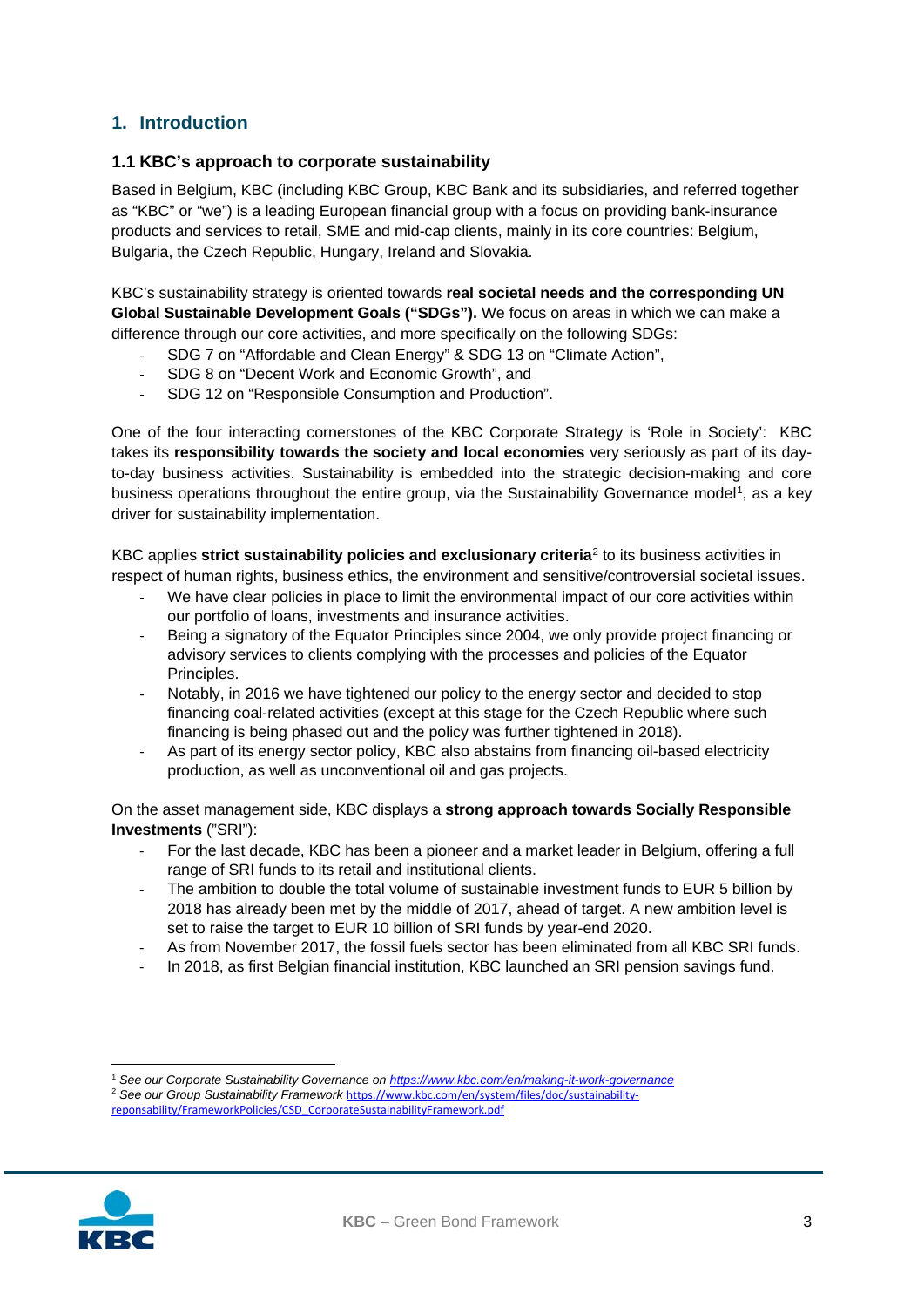KBC supports the recommendations of the Task Force on Climate-related Financial Disclosures ("TCFD"), endorses the UN Global Compact and is a member of UNEP FI. KBC also supports the Energy efficient Mortgages Action Plan (EeMAP), which aims to create a standardised energy efficient mortgage offering.

As stated in our Environmental Policy[3,](#page-3-1) KBC aims to **increase its positive impact on society** in those areas where we can make a difference through our everyday activities as a bank-insurer and asset manager. We have identified the following sustainability focus domains, in which we have the opportunity to address social and environmental challenges in a way that creates value for both KBC and society:

- Financial literacy
- Environmental responsibility
- Entrepreneurship
- Longevity and health

Specifically on Environmental responsibility, we take initiatives to promote energy efficiency in homes, buildings and mobility, and we support the financing of renewable energy. A number of these initiatives are incorporated in this Green Bond Framework and are mobilising KBC corporate and retail bankers across our organisation, such as the project finance, and real estate teams, to develop business solutions to promote and provide financing for energy efficiency and renewable energy.

For more information, please see the KBC Sustainability Report<sup>[4](#page-3-2)</sup> prepared in accordance with the GRI Standards.

#### <span id="page-3-0"></span>**1.2 Background of the Green Bond Framework**

KBC is convinced that the financial industry has a key role to play in the transition to a low carbon economy and is willing to contribute to the development of a sustainable financial market.

Backed by the inaugural EUR 4.5bn Green OLO issued by the Kingdom of Belgium in February 2018, KBC Group, as a leading financial group in Belgium, is implementing a comprehensive sustainability bond strategy, starting in 2018 with the publication of this inaugural Green Bond Framework, to support the development of the Green Bond markets in Belgium and Europe.

Green funding provides an opportunity for KBC to further enhance its ability to finance the green projects of its clients and to mobilise all its stakeholders around this objective.

KBC Green Bonds can be issued under this Framework via KBC Group NV, KBC Bank NV or any of its other subsidiaries (collectively referred to as "KBC"). If KBC issues a KBC Green bond at the level of KBC Group NV, it will allocate an equivalent amount of the KBC Green Bond proceeds to KBC Bank NV or its relevant subsidiaries where the Eligible Assets (as defined in 2.1.) are located. The KBC Green Bond Framework is intended to accommodate secured and unsecured transactions in various formats and currencies. Further details will be provided in the applicable announcements and transaction documentation.

<span id="page-3-2"></span><span id="page-3-1"></span> <sup>3</sup> *[www.kbc.com/en/system/files/doc/sustainability-reponsability/FrameworkPolicies/CSD\\_KBCgroupEnvironmentalPolicy\\_en.pdf](https://www.kbc.com/en/system/files/doc/sustainability-reponsability/FrameworkPolicies/CSD_KBCgroupEnvironmentalPolicy_en.pdf)* 4*[www.kbc.com/en/system/files/doc/sustainability-reponsability/PerfRep/2017/CSR\\_SR\\_2017\\_en.pdf](http://www.kbc.com/en/system/files/doc/sustainability-reponsability/PerfRep/2017/CSR_SR_2017_en.pdf)*

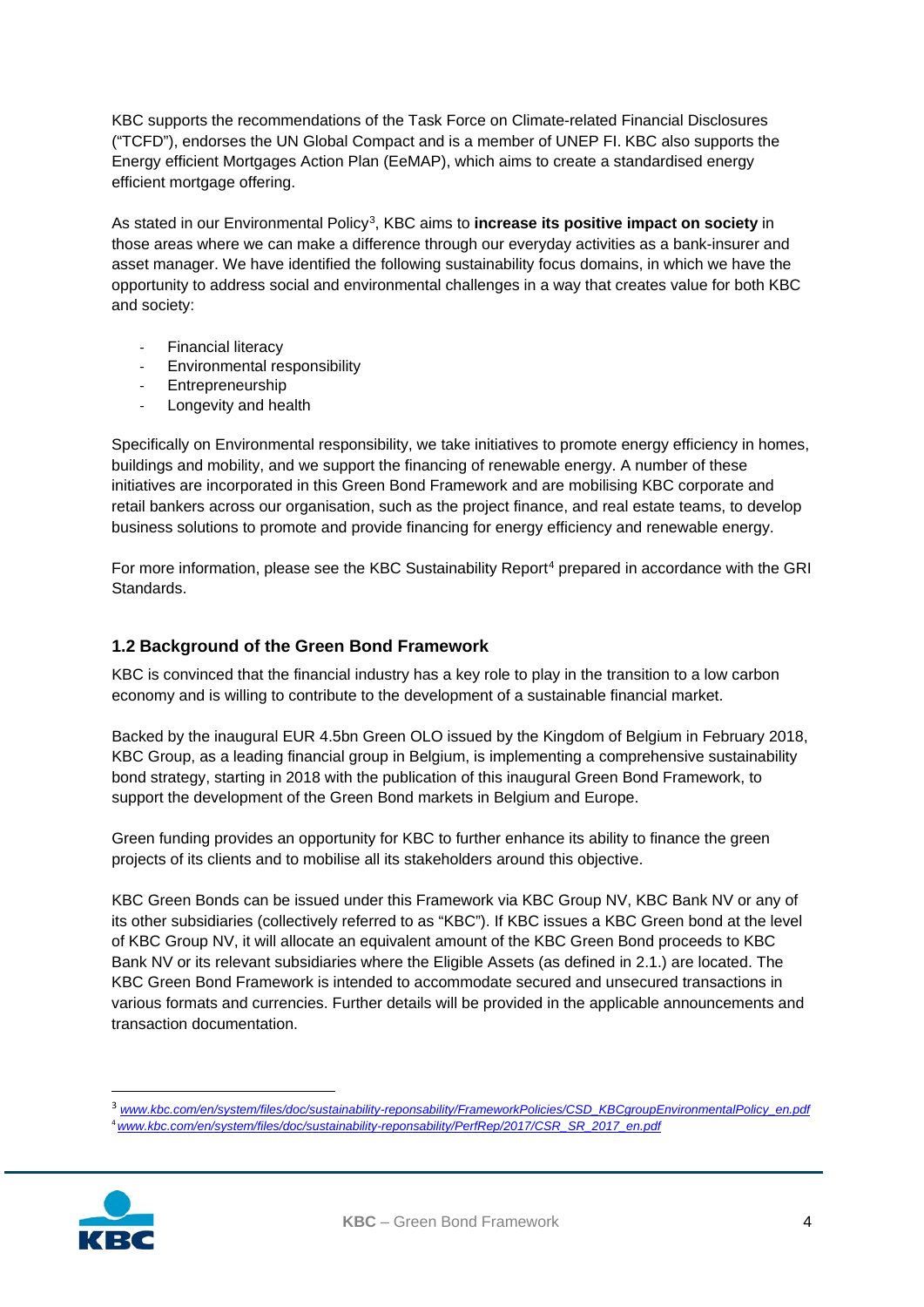The KBC Green Bond Framework is in line with the Green Bond Principles, 2017. KBC intends to align its Green Bond Framework with emerging good practices, such as a potential European Green Bond Standard ("EU GBS") or other forthcoming regulatory requirements and guidelines.

# <span id="page-4-0"></span>**2. Green Bond Framework**

The KBC Green Bond Framework is presented through the following core components, which follow the voluntary guidelines of the Green Bond Principles:

- 1. Use of proceeds
- 2. Process for project evaluation and selection
- 3. Management of proceeds
- 4. Reporting
- 5. External review

### <span id="page-4-1"></span>**2.1 Use of Proceeds**

An amount equivalent to the proceeds of Green Bond ("Use of Proceeds") issuances is exclusively used to finance or refinance, in whole or in part, projects and activities in the following categories: **1) Renewable Energy, 2) Energy Efficiency, 3) Clean Transportation, 4) Green Buildings, 5) Pollution Prevention & Control, 6) Water Management and 7) Sustainable Land Use**.

To qualify as Green Bond Eligible Assets ('**Eligible Assets'**), the selected loans are required to meet the following eligibility criteria:

*Category Eligibility criteria*

| <b>Renewable Energy</b><br>1.        |                                                                                                                                                                                                                                                                                                                                                                                                                                                                                                                                                                                                                                                                                                                                                             |  |  |  |  |
|--------------------------------------|-------------------------------------------------------------------------------------------------------------------------------------------------------------------------------------------------------------------------------------------------------------------------------------------------------------------------------------------------------------------------------------------------------------------------------------------------------------------------------------------------------------------------------------------------------------------------------------------------------------------------------------------------------------------------------------------------------------------------------------------------------------|--|--|--|--|
| Renewable energy power<br>generation | Loans to finance equipment, development, manufacturing,<br>construction, operation, distribution and maintenance of<br>renewable energy generation sources:<br>Onshore and offshore wind energy<br>$\Omega$<br>Solar energy<br>$\Omega$<br>Geothermal energy (with direct emissions $\leq 100$ g<br>$\circ$<br>CO <sub>2</sub> /kWh)<br>Energy from biomass, that is:<br>$\Omega$<br>not grown in areas converted from land with<br>previously high carbon stock such as wetlands or<br>forests<br>not obtained from land with high biodiversity such<br>as primary forests or highly biodiverse grasslands<br>not suitable for human consumption<br>and subject to sustainable transport <sup>5</sup> : no<br>excessive transport of input material or end |  |  |  |  |
|                                      | product<br>Waste-to-energy<br>$\circ$                                                                                                                                                                                                                                                                                                                                                                                                                                                                                                                                                                                                                                                                                                                       |  |  |  |  |
| <b>Energy Efficiency</b><br>2.       |                                                                                                                                                                                                                                                                                                                                                                                                                                                                                                                                                                                                                                                                                                                                                             |  |  |  |  |
| <b>KBC 'Green Energy Loans'</b>      | 'Green energy loans' for home improvements of KBC retail<br>clients where at least 50% of the home improvements are for<br>energy-efficiency purposes, including:                                                                                                                                                                                                                                                                                                                                                                                                                                                                                                                                                                                           |  |  |  |  |

**.** <sup>5</sup> As normal course of business, except for some small local biomass plants, all biomass related projects of KBC are screened on case-by-case basis by the KBC Corporate Sustainability Department

<span id="page-4-2"></span>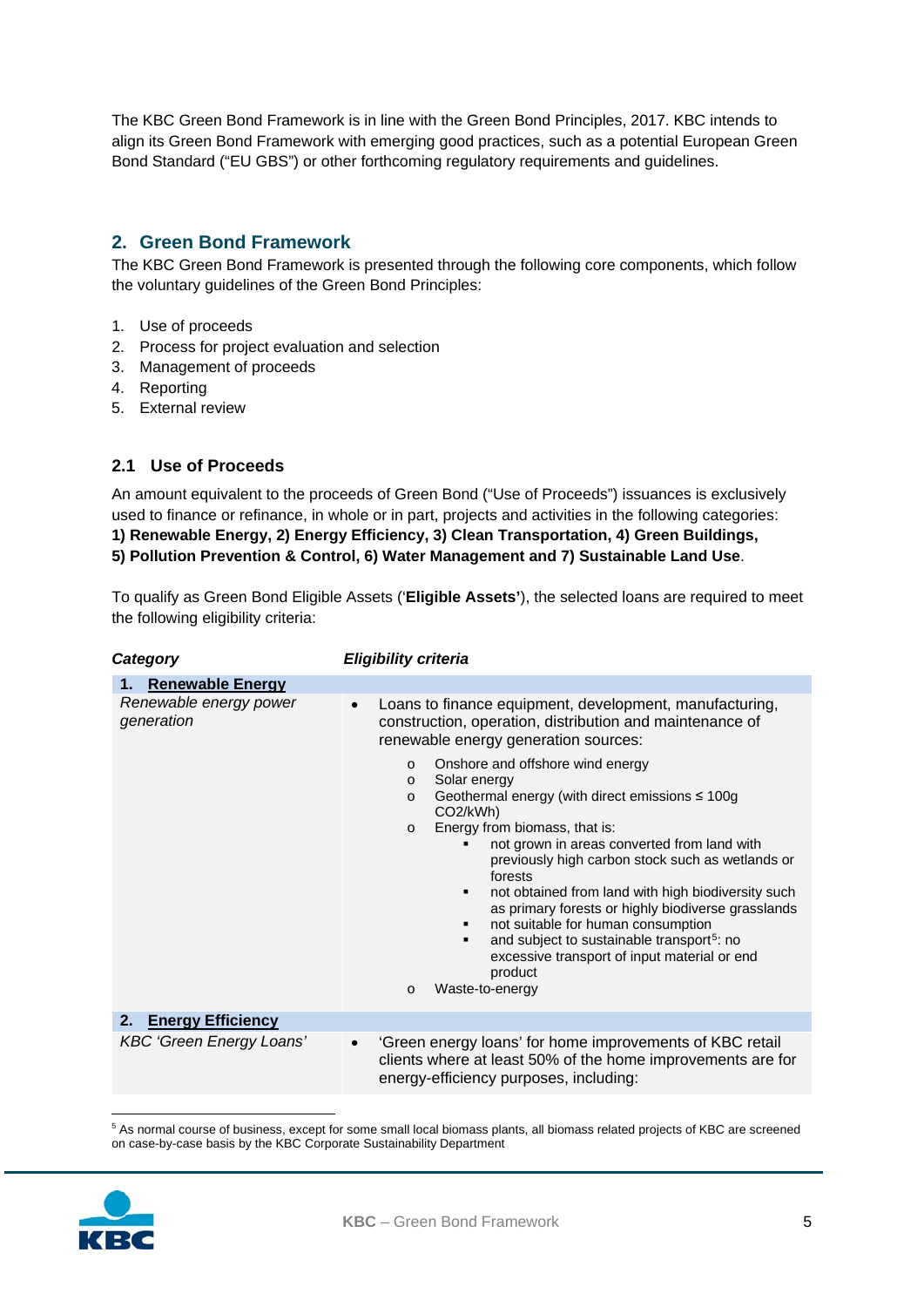|                                                 | new central heating or solar boilers<br>o<br>water pumps and other geothermal energy systems<br>o<br>high-efficiency glazing<br>o<br>new insulation<br>o<br>thermostatic taps<br>o<br>solar panels<br>o<br>energy audits<br>o<br>Note: As retail clients are required to use at least 50% of the loan for<br>energy-efficiency purposes, conservatively 50% of the outstanding loan<br>amount is viewed as 'eligible'.                                                                                                                                                                                          |
|-------------------------------------------------|-----------------------------------------------------------------------------------------------------------------------------------------------------------------------------------------------------------------------------------------------------------------------------------------------------------------------------------------------------------------------------------------------------------------------------------------------------------------------------------------------------------------------------------------------------------------------------------------------------------------|
| <b>Clean Transportation</b><br>3.               |                                                                                                                                                                                                                                                                                                                                                                                                                                                                                                                                                                                                                 |
| Low carbon land transport                       | Loans to finance low carbon land transport:                                                                                                                                                                                                                                                                                                                                                                                                                                                                                                                                                                     |
|                                                 | Public passenger transport, including electric, hybrid-<br>o<br>electric, hydrogen or other non-fossil fuel vehicles, rail<br>transport, metros, trams, cable cars, and bicycle schemes<br>Private light-duty and heavy goods vehicles that are<br>o<br>electric, hybrid-electric, hydrogen or other non-fossil fuel<br>based.<br>Dedicated freight railway lines (excluding transport with the<br>o<br>main objective of transporting fossil fuels)<br>Supporting infrastructure for low carbon land transport e.g.<br>o<br>IT upgrades, signalling, communication technologies and<br>charging infrastructure |
| <b>Green Buildings</b><br>4.                    |                                                                                                                                                                                                                                                                                                                                                                                                                                                                                                                                                                                                                 |
| Residential real estate                         | Real estate loans for new constructed energy efficient<br>$\bullet$<br>residential buildings in the Flemish Region that comply with<br>the "Energieprestatie en Binnenklimaat" (EPB) requirements<br>included in the building code of the Flemish Region as of<br>2014 or later (E-level $\leq 60$ ) and for which the first drawdown<br>has occurred after January 1, 2016.                                                                                                                                                                                                                                    |
| Commercial real estate                          | New or recently built commercial real estate buildings<br>$\bullet$<br>belonging to the top 15% of the commercial real estate<br>building stock in terms of energy performance in the country<br>of location, or which have obtained any of the following green<br>building certificates:<br>LEED: $[≥ "Gold"]$<br>$\circ$<br>BREEAM: [≥ "Very Good"]<br>$\circ$<br>HQE: [≥ " <b>Excellent</b> "]                                                                                                                                                                                                               |
| <b>Pollution Prevention &amp; Control</b><br>5. |                                                                                                                                                                                                                                                                                                                                                                                                                                                                                                                                                                                                                 |
| Waste reduction & recycling                     | Loans to finance equipment, development, manufacturing,<br>construction, operation and maintenance of facilities and<br>infrastructure for waste prevention, reduction and recycling,<br>including:<br>sharing, repairing, reusing, refurbishing and remanufacturing of<br>0<br>goods and recycling of waste                                                                                                                                                                                                                                                                                                    |
| <b>Water Management</b><br>6.                   |                                                                                                                                                                                                                                                                                                                                                                                                                                                                                                                                                                                                                 |
| Sustainable water &                             | Loans to finance equipment, development, manufacturing,                                                                                                                                                                                                                                                                                                                                                                                                                                                                                                                                                         |
| wastewater management                           | construction, operation and maintenance of:<br>water recycling and wastewater treatment facilities<br>о<br>water storage facilities<br>о<br>water distribution systems with improved efficiency/quality<br>o<br>urban drainage systems<br>o<br>flood mitigation infrastructure, such as infiltration infrastructure<br>o                                                                                                                                                                                                                                                                                        |

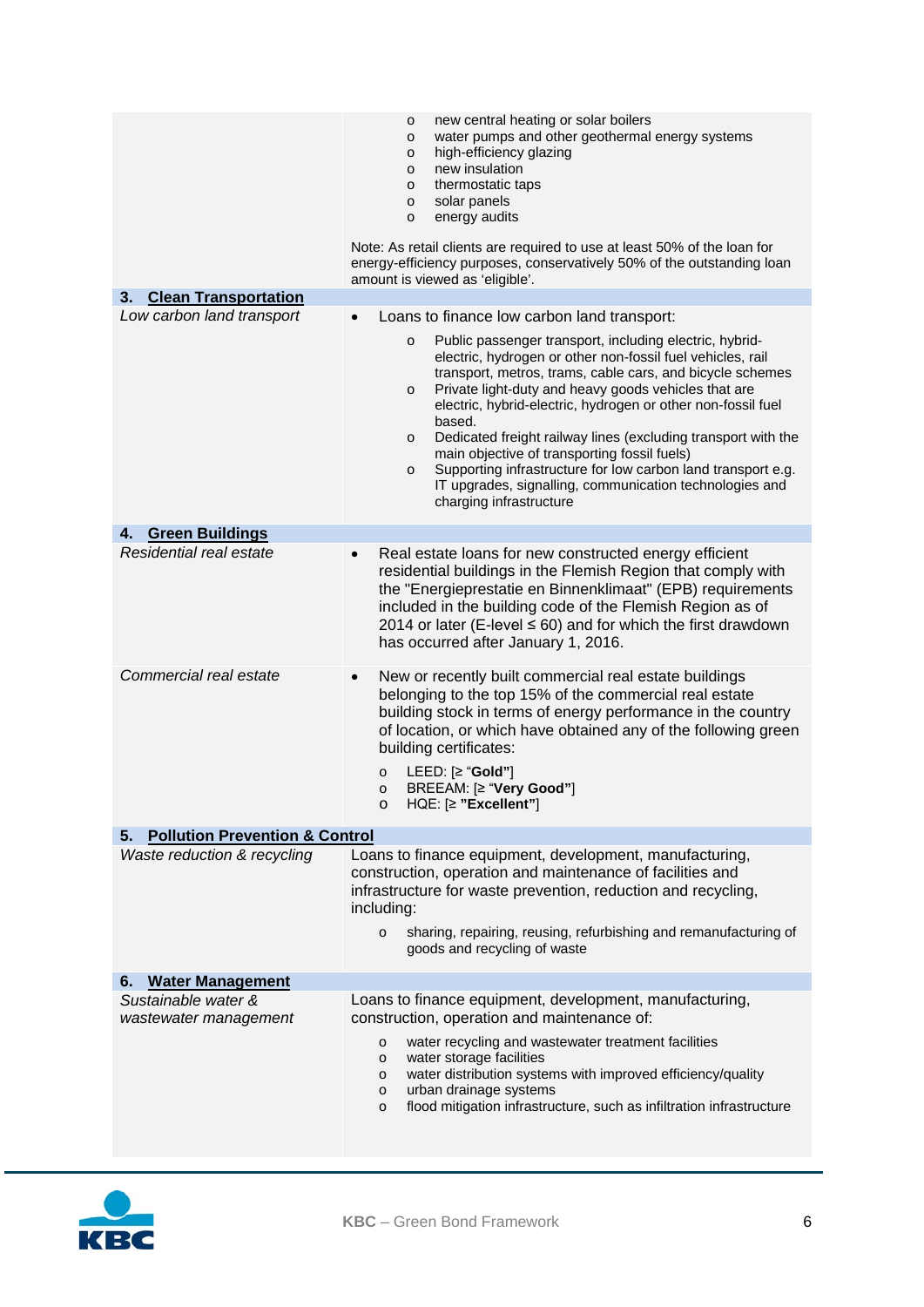| 7. Sustainable Land Use |                                                                                                                                                                                                                                                                                                                           |  |  |  |  |  |
|-------------------------|---------------------------------------------------------------------------------------------------------------------------------------------------------------------------------------------------------------------------------------------------------------------------------------------------------------------------|--|--|--|--|--|
| Sustainable land use    | Loans to finance sustainable land use:                                                                                                                                                                                                                                                                                    |  |  |  |  |  |
|                         | Sustainable agriculture in the EU, comprised of organic farming<br>as certified in compliance with the EU and national regulation<br>Environmentally-sustainable forestry <sup>6</sup> including afforestation or<br>$\Omega$<br>reforestation, and preservation or restoration of natural<br>landscapes soil remediation |  |  |  |  |  |

# <span id="page-6-0"></span>**2.2 Process for project evaluation and selection**

The Use of Proceeds categories of this Framework are aligned with the strategy and corporate sustainability approach of KBC. The underlying Eligible Assets are expected to comply with local laws and regulations, including any applicable regulatory environmental and social requirements. The Eligible Assets are furthermore evaluated by an assessment against KBC's sustainability policies and the standards of the KBC Group Sustainability Framework (including the exclusionary criteria**)** where applicable.

KBC business units provide information on the compliance of the projects with the criteria for Eligible Assets (as per 2.1).

Upon submission of projects by the business units, the Green Bond Committee, comprised of representatives including at least one general manager from Group Treasury, Corporate Sustainability and representatives from the business units (when required), will verify the compliance of the projects with the Use of Proceeds requirements and select projects as Eligible Assets. The Green Bond Committee also verifies that all selected Eligible Assets comply with the standards of the KBC Group Sustainability Framework, where applicable.

The Green Bond Committee will document the assessment process with the view to demonstrate to an independent auditor that funded loans meet the applicable eligibility criteria.

# <span id="page-6-1"></span>**2.3 Management of Proceeds**

The net proceeds of the Green Bonds will be managed by the Treasury team of KBC Group on a portfolio basis. As long as the Green Bonds are outstanding, it is intended to exclusively allocate an amount equivalent to the net proceeds to a Green Bond portfolio of Eligible Assets in line with the above mentioned eligibility criteria and evaluation and section process. KBC will individually label all allocated Eligible Assets in its internal information systems and will monitor these allocations on a monthly basis. If an asset no longer meets the eligibility criteria, KBC will remove the loan from the Green Bond portfolio and will strive to replace it with an Eligible Asset as soon as possible, subject to availability.

Pending the full allocation of the proceeds to Eligible Assets, or in case insufficient Eligible Assets are available, KBC commits to hold the balance of net proceeds not allocated to Eligible Assets within the treasury of the Group, invested in money market products, cash and/or cash equivalent.

Based on the internal monitoring of the portfolio of Eligible Assets, the Green Bond Committee will review and approve allocations of bond proceeds to Eligible Assets on a quarterly basis.

<span id="page-6-2"></span>*<sup>6</sup> Defined as PEFC or FSC certified forestry*



**.**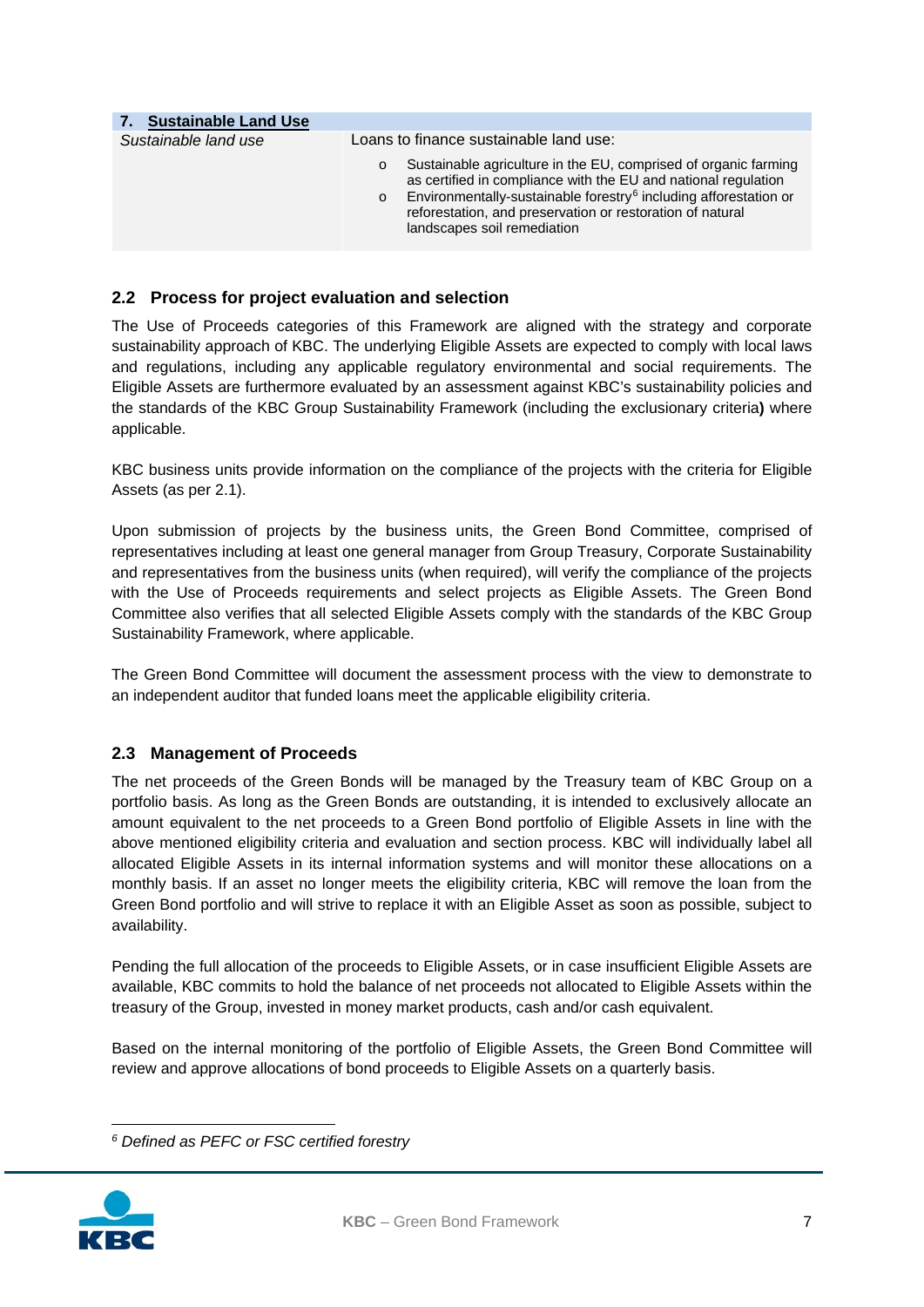# <span id="page-7-0"></span>**2.4 Reporting**

KBC has the ambition to regularly provide investors with information on both the allocation of proceeds and the non-financial impact of the Eligible Assets included in its Green Bond portfolio.

#### <span id="page-7-1"></span>*2.4.1 Allocation of proceeds reporting*

On at least an annual basis KBC will prepare a report to update investors on the allocation of the net proceeds of the Green Bonds to Eligible Assets. This report provides information about:

- The total amount of proceeds allocated to Eligible Assets
- The allocated amounts to Eligible Assets per Use of Proceeds category
- Origination timeframe and maturity profile of the loans per Use of Proceeds category
- The amount of unallocated proceeds

#### <span id="page-7-2"></span>*2.4.2 Impact reporting*

On an annual basis, KBC intends to report on the impact of the Eligible Assets by category from a sustainable and environmental perspective. KBC aims to report on the impact indicators listed in Appendix A below, subject to the availability of information and baseline data and based on methodologies that will be publicly available.

Both allocation report and non-financial impact report will be made publicly available in the Green Bond section of KBC's Investor Relations webpage.

#### <span id="page-7-3"></span>**2.5 External review**

#### <span id="page-7-4"></span>*2.5.1 Consultant review*

Prior to issuance, KBC has commissioned Sustainalytics to provide a second party opinion for its Green Bond Framework. Sustainalytics has reviewed KBC Green Bond Framework and issued a second party opinion confirming the alignment of it with the Green Bond Principles.

The second party opinion is available in the Green Bond section of KBC's Investor Relations webpage.

#### <span id="page-7-5"></span>*2.5.2 Verification*

KBC will request on an annual basis, starting one year after issuance and until maturity, a limited assurance report of the allocation of the Green Bond proceeds to Eligible Assets, provided by a reputable external auditor.

#### <span id="page-7-6"></span>*2.5.3 Certification*

KBC aims to seek external certification of its Green Bonds in line with the recognized international standards of the Climate Bonds Initiative.